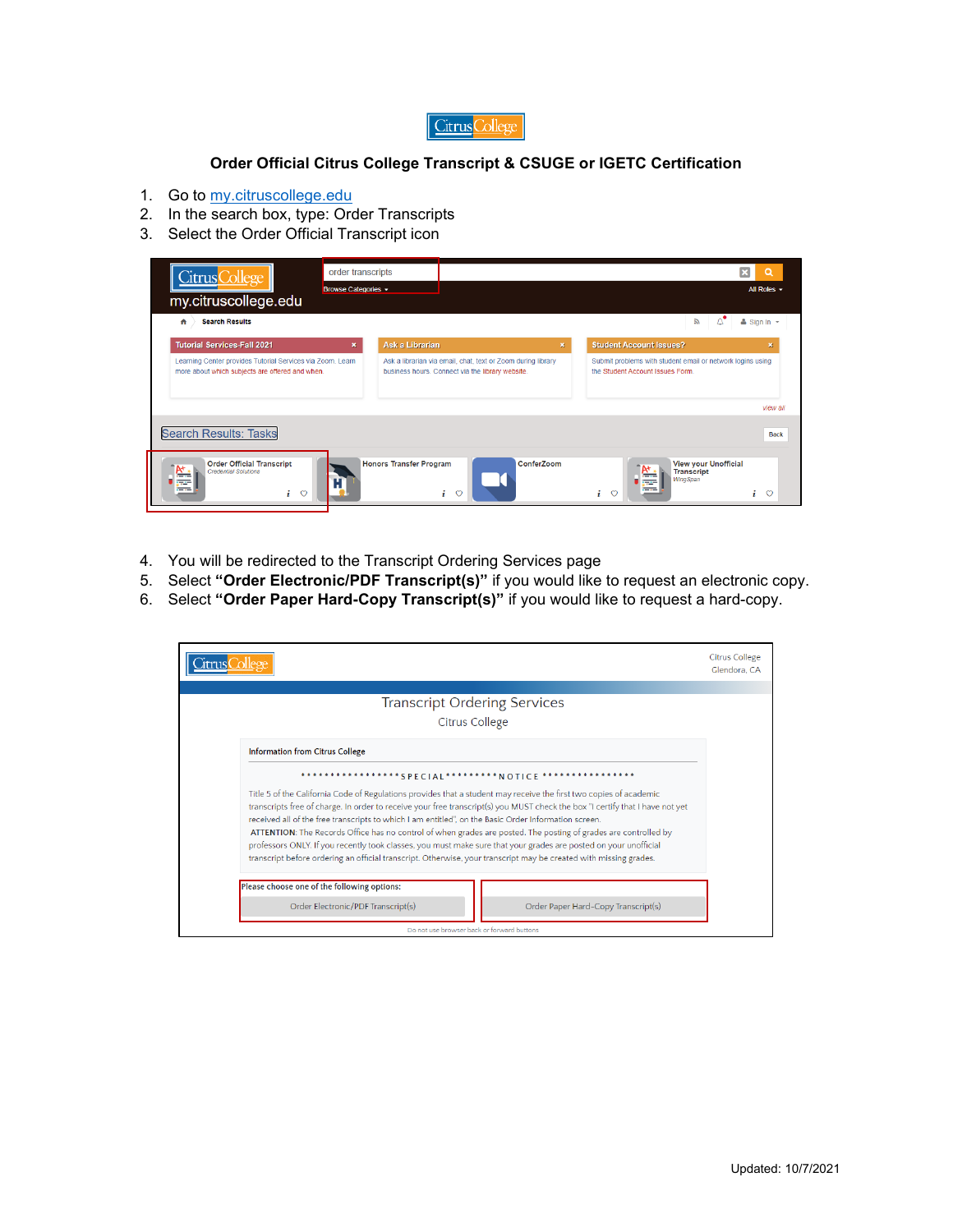7. Complete the Student Information page.

| <b>Student Info</b>                             | <b>Order Options</b><br>Recipient(s)<br>Payment<br>Summary |
|-------------------------------------------------|------------------------------------------------------------|
| <b>Student Information</b>                      |                                                            |
| Information needed to locate your records       |                                                            |
| Social Sec #                                    | Either SSN or Student ID must be specified                 |
| <b>Student ID</b>                               |                                                            |
| <b>Attended From Year</b>                       | *Required<br><b>YYYY</b>                                   |
| <b>Attended To Year</b>                         | *Required<br><b>YYYY</b>                                   |
| <b>Birth Date</b>                               | *Required<br>MMDDYYYY                                      |
|                                                 | Enter as MMDDYYYY                                          |
| Enter names as they exist in the school records |                                                            |
| <b>First Name</b>                               | *Required                                                  |
| <b>Middle Name</b>                              | Enter if you think it is on your school record             |
| <b>Last Name</b>                                | *Required                                                  |
| Suffix                                          | Jr, Sr, etc.<br>(optional)                                 |

- 8. Select when you would like your transcript to be released:
	- a. **Send now** transcript will be released shortly after request is submitted and it may not include final grades from current term.
	- *b.* **Send after final grades for current term post** transcript will be released after final grades for the current semester/term have posted on your transcript. *Please note, universities will request final transcripts that include final grades for your last semester at Citrus College. You may want to select this option if the reason you are requesting an official transcript is to fulfill this university requirement.*
	- c. **After degree or certificate is posted** transcript will be released after your degree or certificate has posted on your transcript. *If you have applied for an Associate Degree for Transfer (ADT) and need this to be reflected on your official transcript to show to the university, you may want to select this option.*

**Transfer student: Please check your university portal and/or email for important deadlines to submit official transcripts and other documents to the university as these dates vary by campus.**

| Tell us when to release your transcript(s)                                                                                                                                                                                                                     |
|----------------------------------------------------------------------------------------------------------------------------------------------------------------------------------------------------------------------------------------------------------------|
| $\circ$ Send Now (Transcript order may be released without degree or final grades)                                                                                                                                                                             |
| Send after final grades are posted for my current term (Degree/Certificate may not yet be posted):<br><b>OFall Semester</b><br>O After degree or certificate is posted (Transcript order will be released when all Degree/Certificate requirements are posted) |
| Other information required by Citrus College                                                                                                                                                                                                                   |
| *Required<br><b>Primary Reason for Ordering</b><br>For Transfer Admission                                                                                                                                                                                      |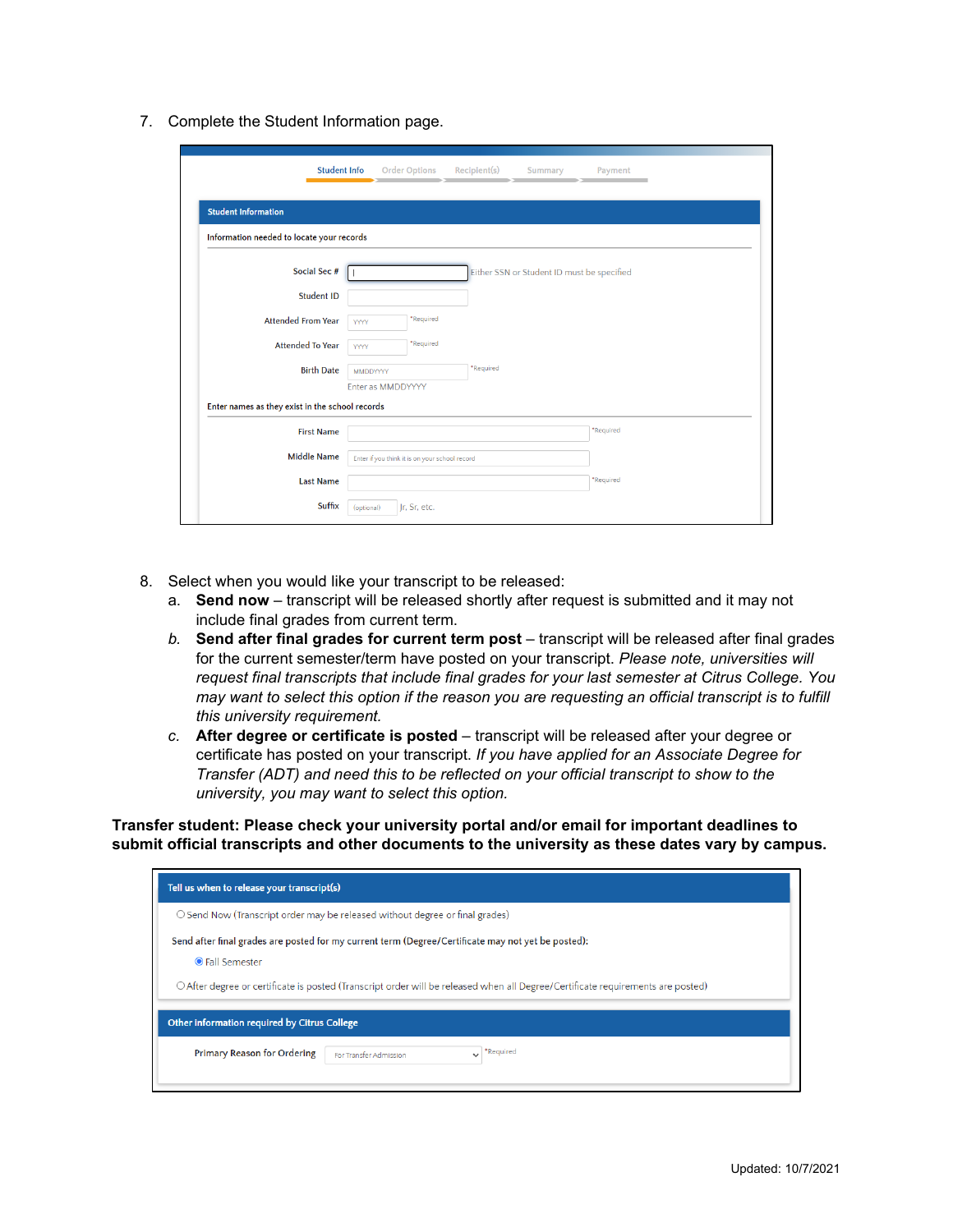- 9. If you are requesting certification, please select one option:
	- a. If you are requesting **CSUGE Certification**, select California State University General Education Breadth
	- b. If you are requesting **IGETC Certification**, select Intersegmental General Education Transfer Curriculum IGETC



## **What is the CSUGE or IGETC Certification?**

- **CSUGE certification** is for students transferring to a California State University (CSU) who want to confirm that they have completed the transfer requirements for their CSU.
- **IGETC certification** is for students transferring to a University of California (UC) who want to confirm that they have completed the transfer requirements for their UC.
- 10. Choose the recipient. You may search for a recipient using the "Search our Recipient Table"

| Please choose a type of recipient                                                             |  |
|-----------------------------------------------------------------------------------------------|--|
| Search our Recipient Table                                                                    |  |
| Choose this option to search recipients that are already set up in our system.                |  |
| This is the only way to find colleges or universities who receive transcripts electronically. |  |
| Select the recipient's state:                                                                 |  |
| <b>CALIFORNIA</b>                                                                             |  |
|                                                                                               |  |
| <b>Next</b>                                                                                   |  |
| ○ Myself                                                                                      |  |
| ○ Select an Application Service                                                               |  |
| Choose this option for Application Services such as AMCAS, LSAC, PHARMCAS, etc.               |  |
| O Direct Access Code Lookup                                                                   |  |
| Choose this option if you were provided with a "Direct Access Code" by your recipient.        |  |
| $\bigcirc$ Enter Recipient Manually                                                           |  |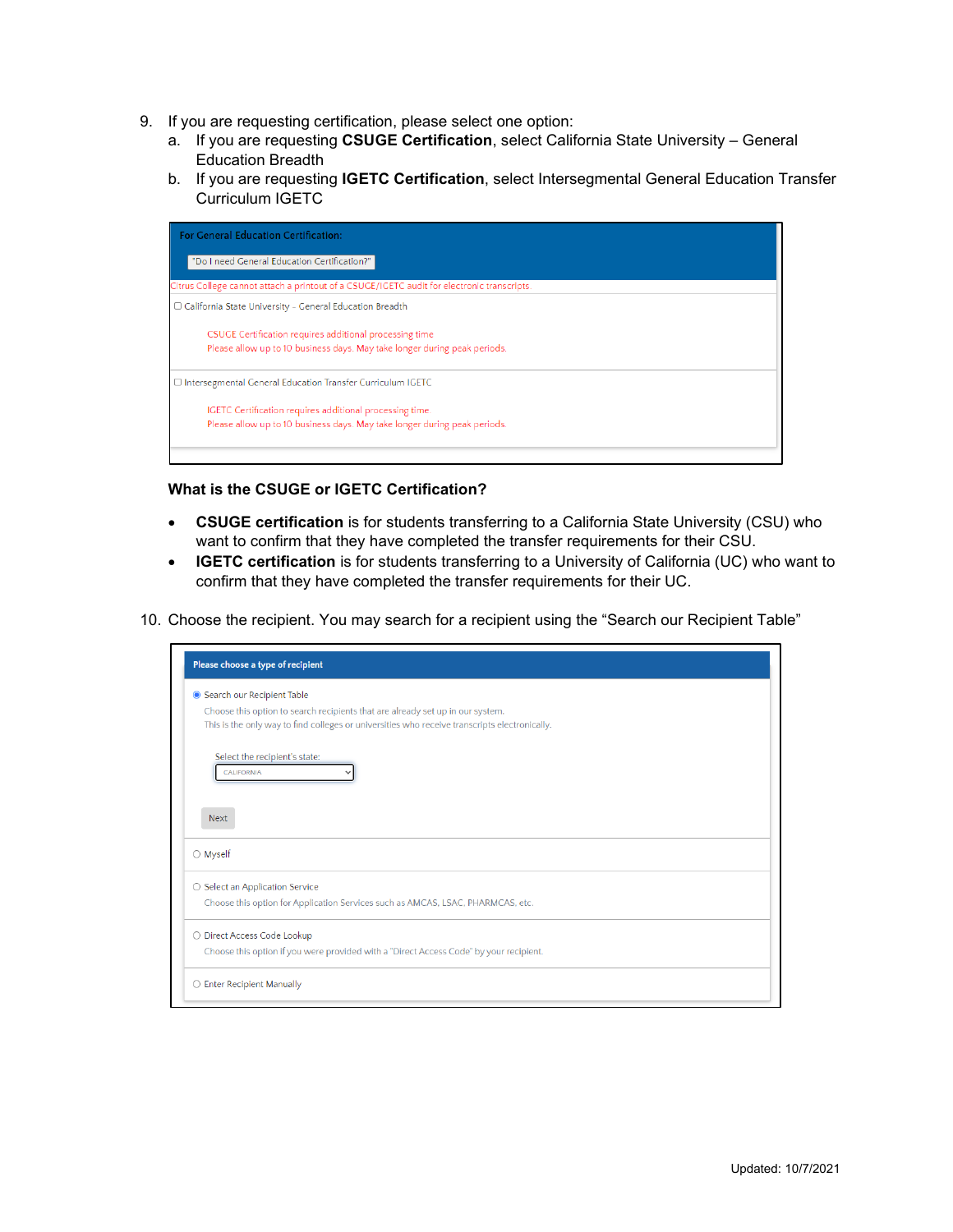- 11. Once you select the recipient, you will need to select the "Delivery Method"
	- **a. If you are requesting IGETC or CSUGE Certification, select "PDF Download" as the Delivery Method.**
		- i. By selecting PDF Download, the Admissions & Records (A&R) Office will be able to attach a copy of your IGETC or CSUGE certification worksheet.
	- *b. Note, if you select "Electronic," A&R will not be able to attach a copy of your IGETC or CSUGE certification worksheet to your transcript request.*

| <b>Searching for Recipient 1 in CALIFORNIA</b><br>Search <sup>2</sup><br><b>Type School Name Here</b>                   |                                |                                                      |
|-------------------------------------------------------------------------------------------------------------------------|--------------------------------|------------------------------------------------------|
| Available Recipients for University of California, Berkeley                                                             |                                |                                                      |
| <b>Address</b>                                                                                                          | <b>College/University Type</b> | Delivery Method(s) <sup>O</sup>                      |
| <b>UNDERGRAD ADMISSION</b><br>UNIV OF CALIFORNIA - BERKELEY<br>16 SPROUL HALL, MC 0608<br><b>BERKELEY CA 94720-5404</b> | Undergraduate                  | Electronic<br><b>PDF</b> Download<br>Paper Hard-copy |
| <b>GRADUATE ADMISSION</b><br>UNIV OF CALIFORNIA-BERKELEY<br>318 SPROUL HALL #5404<br><b>BERKELEY CA 94720-5901</b>      | Graduate                       | <b>PDF</b> Download<br>Paper Hard-copy               |

- 12. If you selected "PDF Download" as the delivery method, you will be asked:
	- **a. Are you providing an attachment? Select "YES"** to have CSUGE or IGETC Certification worksheet attached to your transcript request.

|                               | <b>Delivery Method</b>                                                           | <b>PDF</b> Download                                                                                                                                                                    |
|-------------------------------|----------------------------------------------------------------------------------|----------------------------------------------------------------------------------------------------------------------------------------------------------------------------------------|
| <b>Recipient Information</b>  |                                                                                  |                                                                                                                                                                                        |
|                               |                                                                                  | <b>UNDERGRAD ADMISSION</b>                                                                                                                                                             |
|                               |                                                                                  | UNIV OF CALIFORNIA - BERKELEY                                                                                                                                                          |
|                               |                                                                                  | <b>BERKELEY CA 94720-5404</b>                                                                                                                                                          |
|                               |                                                                                  | 510-642-3175                                                                                                                                                                           |
|                               | <b>Attachment Options for this Recipient</b>                                     |                                                                                                                                                                                        |
|                               |                                                                                  | Some recipients require additional information pages ("Attachments") alongside your transcript.<br>Any transcript order with an Attachment is currently limited to a single recipient. |
| $\bigcirc$ No                 | Are you providing an attachment?<br>$\bullet$ Yes (This is not common) $\bullet$ |                                                                                                                                                                                        |
| <b>Recipient Confirmation</b> |                                                                                  |                                                                                                                                                                                        |